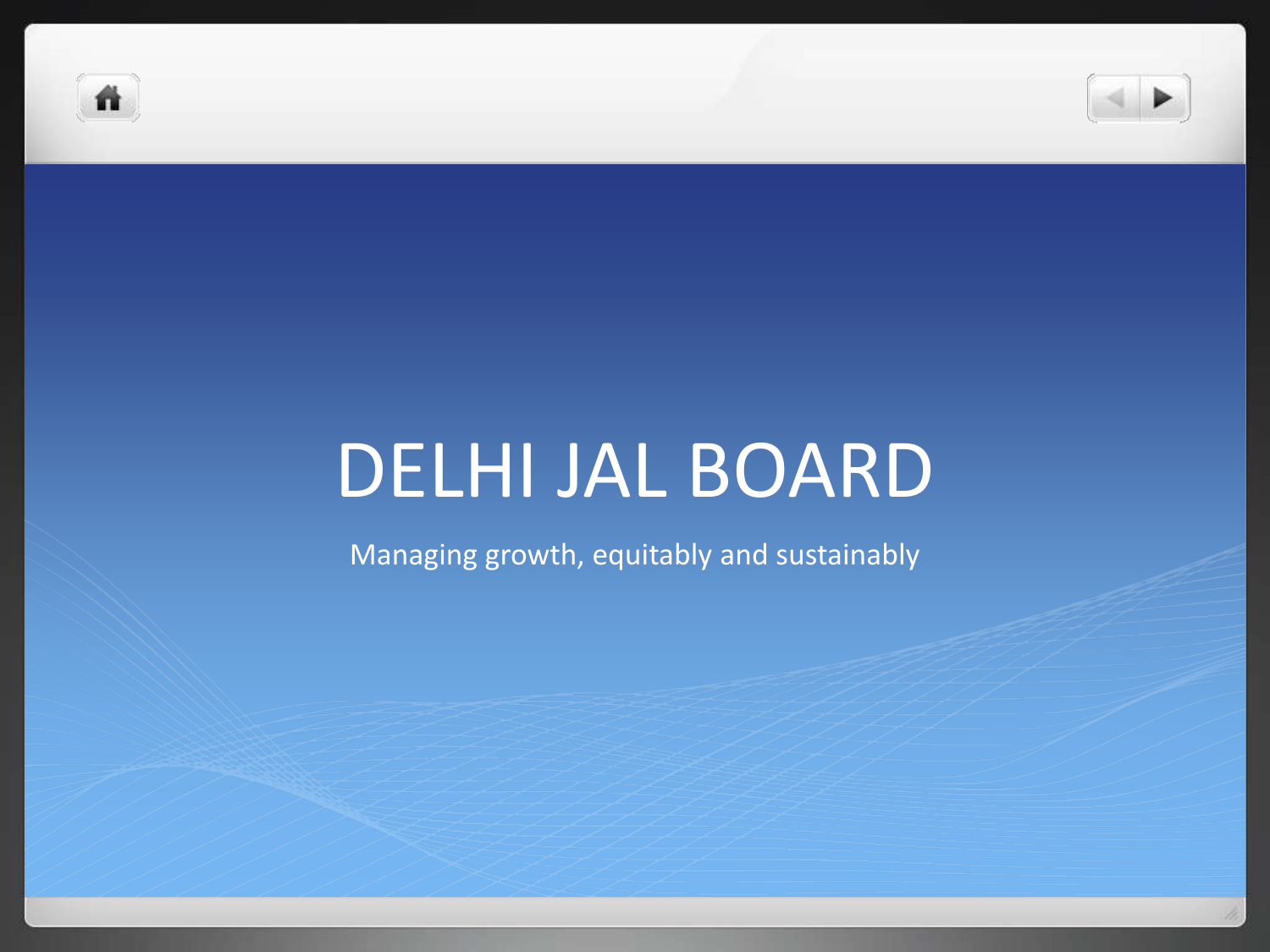



# Some facts

- Water and waste water utility for about 17 million people (supplies bulk water to NDMC and Delhi Cantonment Board)
- 75% households have in house piped water connections (Census 2010) the rest are supplied through borewells and tankers
- 54% of the total area of NCT of Delhi is sewered
- Delhi Jal Board produces about 830 MGD (750 surface water and 100 ground water) – demand is estimated to be about 1100 MGD -
- Waste water treatment capacity 545 MGD; capacity utilisation 66% at present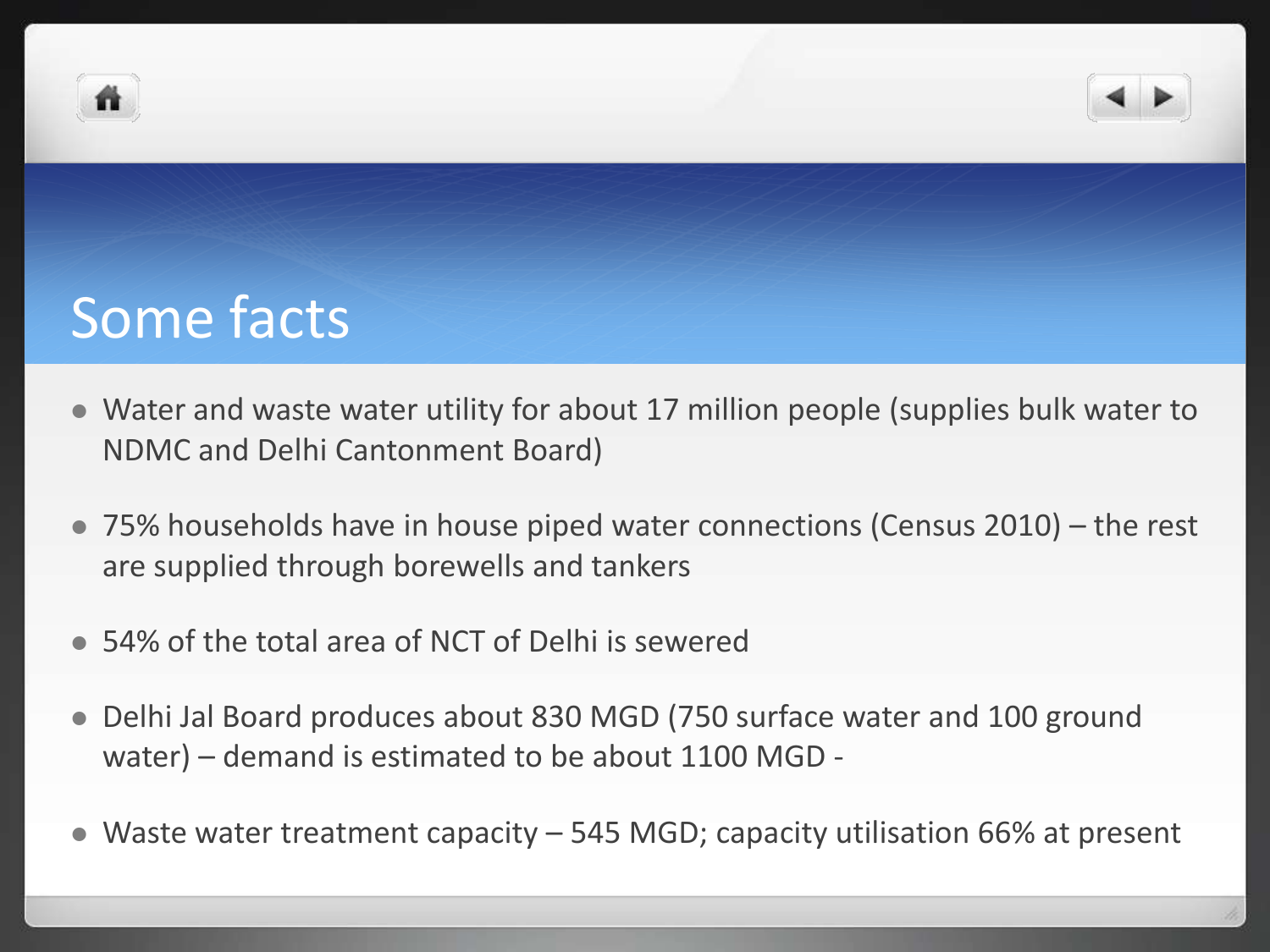



# Challenges

- Inequitable supply
- Unplanned growth need to retrofit water and waste water services for unauthorized colonies, urbanized villages
- Poor system data- haphazard system planning
- Non revenue water- 19 lakh customers, 75% metered, but large number of non-functional meters
- Poor customer orientation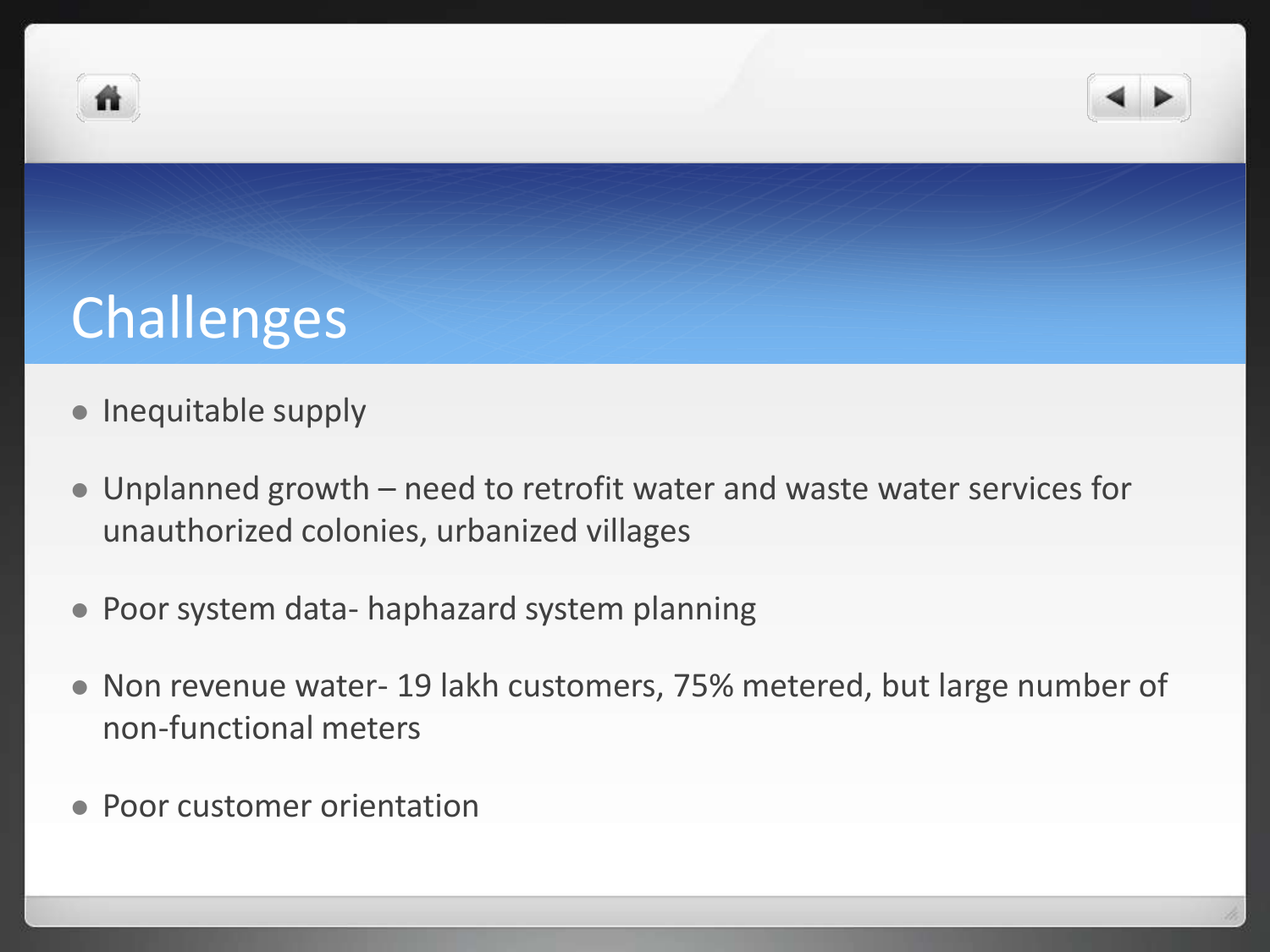



# **Challenges**

- Need to strategise to adapt to climate change rainfall patterns more unpredictable, surface water availability less certain, subject to inter-state agreements
- Waste water management extend sewerage to non sewered areas; currently focus on unauthorised colonies; ensure that waste water collected is treated to desired standards
- Levels and quality of ground water deteriorating over extraction, concentration of contaminants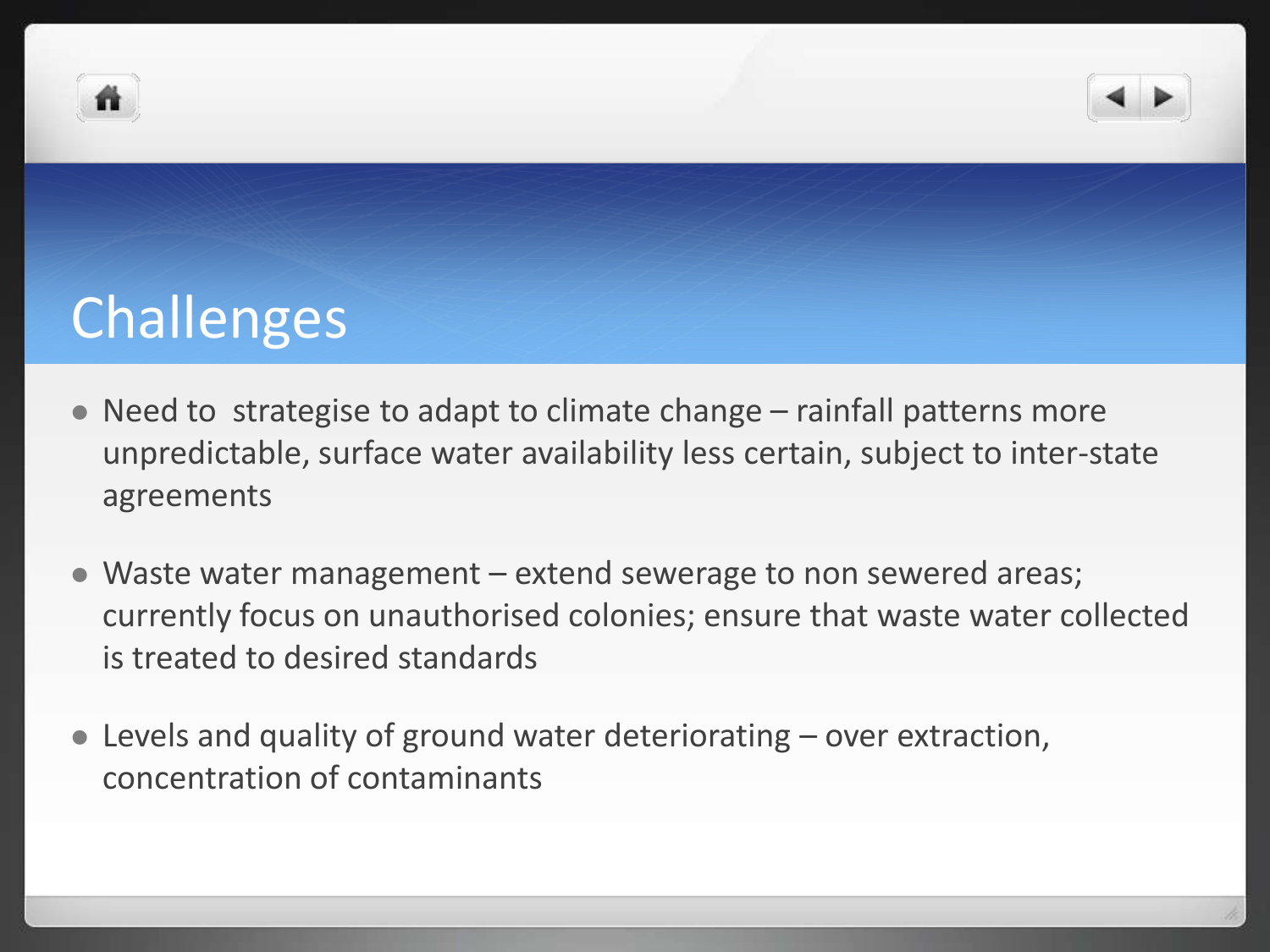



## **Strategies**

- Demand management volumetric tariffs, lifeline tariffs; awareness building; 100% metering
- Improve system data- Benchmarks and system indicators down to the division level – reported on monthly and annually
- Reduce non revenue water flow meters, detect unauthorised connections by sharing consumer data with other utilities, improved revenue management
- Recyle waste water replace the use of potable water for non potable purposes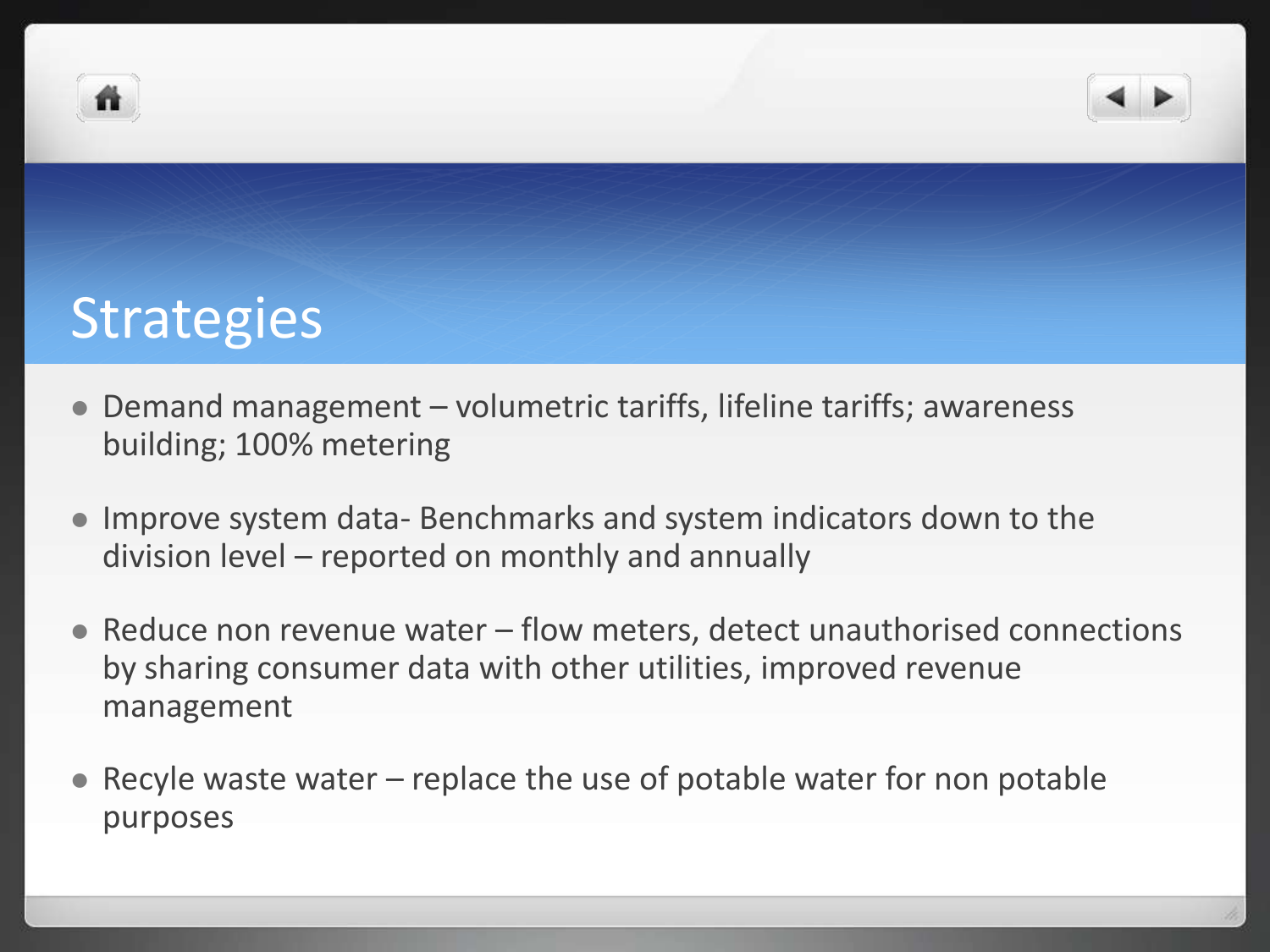



## **Strategies**

- Customer care system being re-designed
- $\bullet$  Increase efficiency by involving the private sector in service delivery  $-$  in production, transmission and distribution
- Create an effective system of regulation and move towards greater accountability
- Encourage conservation- water saving fixtures, reduce wastage, create awareness about water as a scarce resource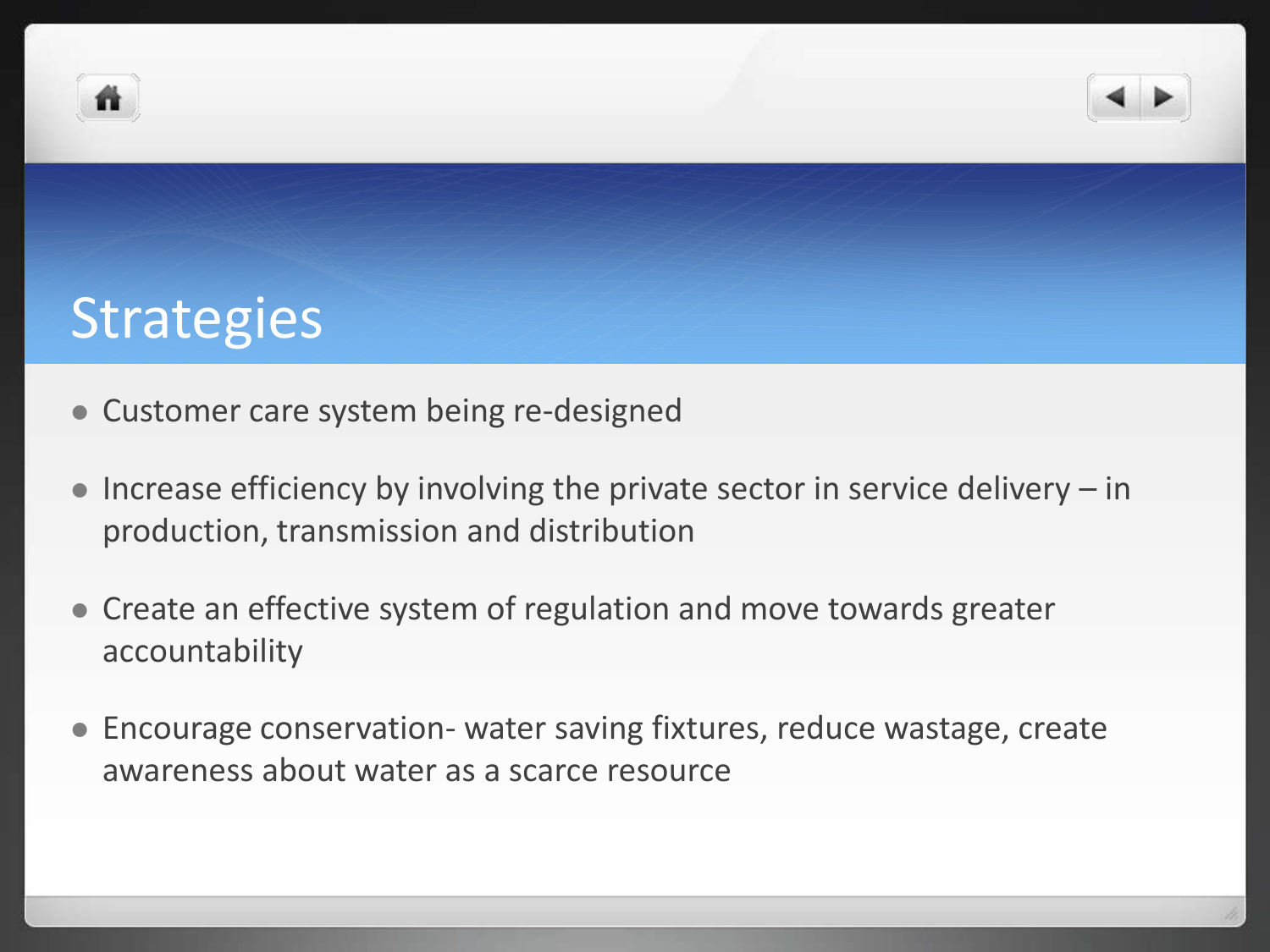



### New Initiatives

- 24/7 water supply by involving private operators in three pilot areas: Malviya Nagar, Mehrauli and Nangloi – will cover about 10% of the population of Delhi
- Revamped revenue management system- Functional metering for 80% of consumers by the end of the financial year; Mapping coordinates of existing consumers to detect those left out of the net; greater ease of payment by introducing multiple modes
- Water audits Flow meters installed at critical points in the transmission system, generating data on physical losses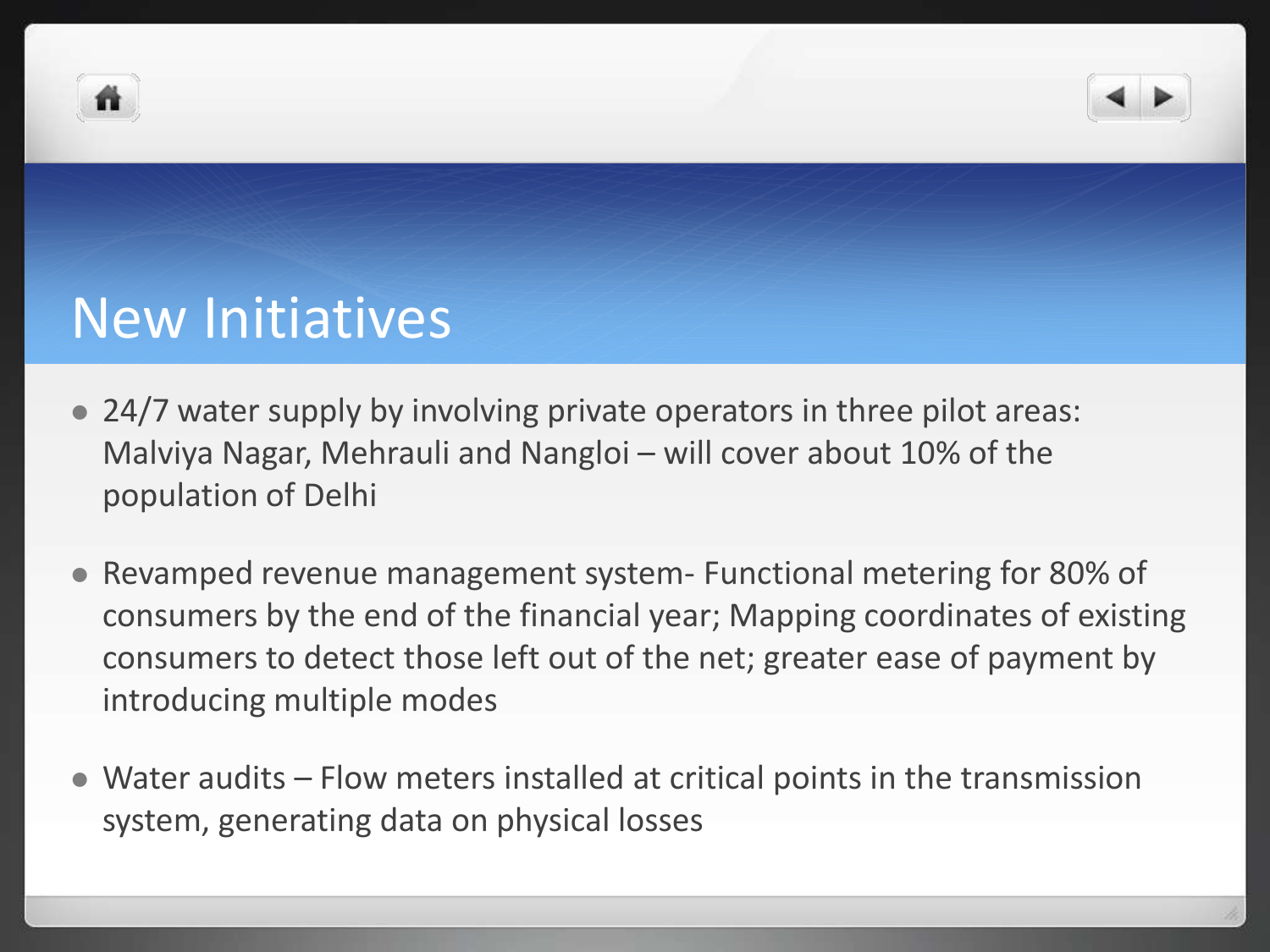



### New Initiatives

- Interceptor sewer project laying interceptor sewers along three major drains (Najafgarh, Supplementary and Shahdara) to intercept sewage flowing from subsidiary small drains to ensure that no untreated effluent flows into these drains and the river
- Sewerage master plan, mapping all households of Delhi; piloting decentralized treatment facilities with local reuse for areas where no outfall exists
- Augmenting treatment capacity and capacity utilisation- Treatment capacity to increase to 614 MGD by end of the year; utilisation to be more than 80% by completion of rehabilitation of trunk sewers